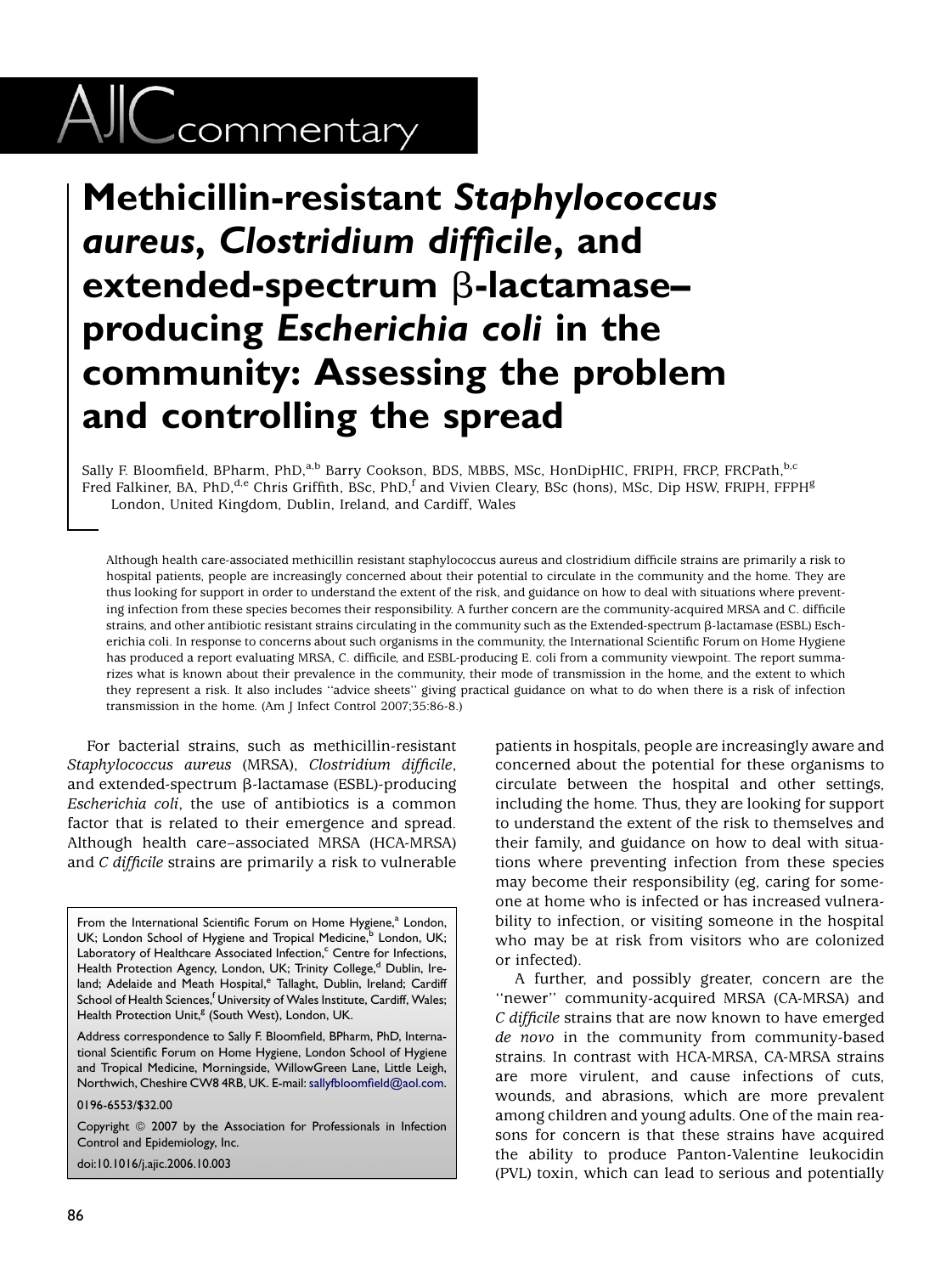fatal skin and soft tissue (sometimes necrotizing) infections. Although the data are difficult to interpret, because they are mostly generated by Reference Laboratories, it is thought that a significant portion of PVL-producing strains circulating in the general com-munity are also methicillin resistant.<sup>[1,2](#page-2-0)</sup> Indications are that these PVL-producing CA-MRSA strains are easily transmissible not only within families, but also on a larger scale in community settings (eg, prisons, schools, sport teams) and among intravenous drug addicts; skin-to-skin contact (including unabraded skin) and indirect contact with contaminated shared objects (e.g., towels, sheets, sports equipment) seem to represent the main mode of transmission. This is particularly likely where there are shared contaminated items, poor hygiene, and crowded living conditions. A further concern is that these strains are now showing the propensity to not only spread rapidly in the community, but also into hospitals, thereby compromising efforts to control MRSA in these settings.<sup>[2,3](#page-2-0)</sup>

For C difficile, concerns in the community relate to the emergence of a more virulent type (type NAP1/ 027) that seems to have the ability to produce greater quantities of toxins, and, unlike many previous C difficile strains, is resistant to floroquinolone antibiotics. In the United States in 2005, several cases of C difficile–associated disease were reported in patients in whom there was minimal or no exposure to health care settings and no recent antibiotic use (ie, they were community acquired).<sup>[4](#page-2-0)</sup>

In response to concerns about such organisms in the community, the International Scientific Forum on Home Hygiene (IFH) produced a report that evaluated MRSA, C difficile, and ESBL-producing E coli from a community viewpoint.<sup>[5](#page-2-0)</sup> The report summarizes what is known about these organisms, their prevalence in the community, their likely mode of transmission in the home, and the extent to which they represent a risk. Its purpose is to provide a source of information for health professionals, scientific writers, and others who communicate directly with the public on infectious disease and home hygiene. The appendices include ''advice sheets'' that give practical guidance on what to do when there is a risk for infection transmission in the home. In accordance with IFH policy, the evidence base for the practical information is reviewed.

The report suggests that, for all 3 species, although home-dwellers who are infected or colonized with these organisms are reported frequently in the literature, the overall prevalence of infected individuals or colonized carriers in the community, at least in the UK, is still low. It is recognized, however, that geographical variations occur; this prevalence may be increasing in parts of the United States.<sup>[6](#page-2-0)</sup> The evidence suggests that when these strains are introduced into the home by an infected individual or a carrier or via domestic animals, there is significant potential for spread by direct or indirect contact (eg, via the hands; hand, body, or food contact surfaces; cleaning cloths), such that other family members are exposed and may become colonized or infected. The prevalence and potential for spread of MRSA in the home environment is shown by a recent study at the Center for Hygiene and Health at Simmons College in Boston, MA (Elizabeth Scott, BSc, PhD, personal communication, 2006). The CA-MRSA was isolated from 7 of 35 homes (20%) that were sampled in the Boston area; it was found on a variety of household surfaces, including hand contact surfaces and cleaning utensils.

The major concern in public health terms is that, as the proportion of people in the general population who carry these strains as part of their normal flora increases, there is an increasing probability that clinical infections, either in the community or in the hospital, may be attributable to one of these strains. Although the IFH report highlights significant differences between these 3 strains, it also suggests common patterns. From this it is possible to formulate a strategy that could reduce the impact of these and other emergent strains. The key components of such a strategy include better monitoring of antibiotic utilization together with promotion of appropriate hygiene to prevent spread from infected or colonized family members, protect vulnerable groups from exposure, and reduce transmission among healthy family members.

In situations where someone is known to be infected with or carrying a specific pathogen, or where family members need to be protected against a specific pathogen (eg, CA-MRSA), hygiene advice to the family can be based on assessment of the critical control points for preventing spread of the particular organism. In contrast, reducing the circulation of these organisms in the healthy community by reducing opportunities for spread of colonization among family members and domestic animals depends on persuading people to practice good hygiene on a routine basis. Good day-to-day hygiene means adopting the IFH risk assessment or ''targeted'' approach to home hygiene as outlined in the IFH Guidelines and Recommendations on home hygiene, or in the IFH home hygiene training resource. $7-9$  In situations where someone is more vulnerable to infection, for the most part this still means targeted hygiene. The major difference is that, if hygiene practices are not applied consistently and rigorously, the risk for infection is much greater.

In reality, the problems that are posed by ''emergent pathogens'' are only one of the reasons why we need to persuade the public to share the responsibility for infection control and adopt better standards of